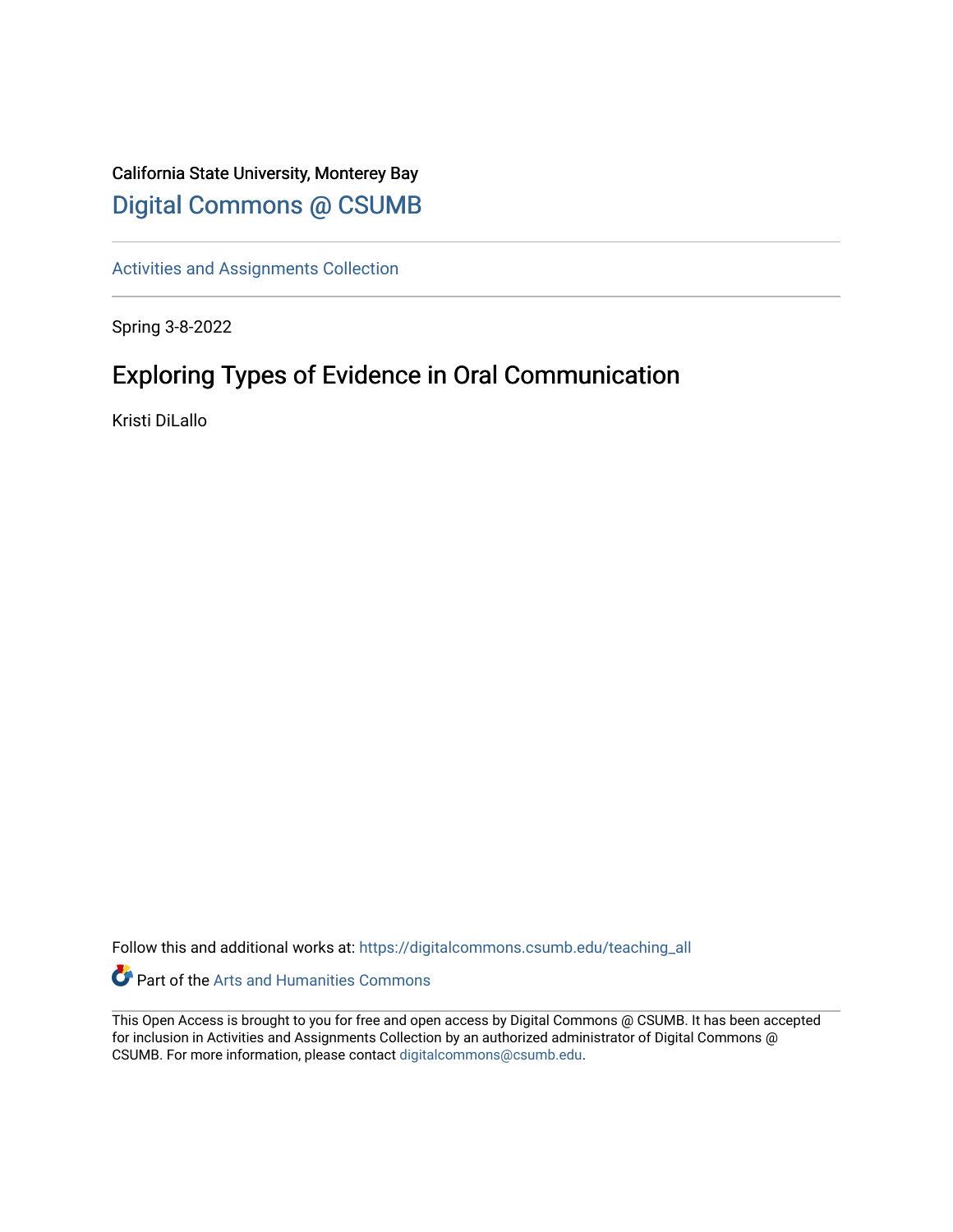## **Exploring Types of Evidence**

Objectives:

- Practice active listening while closely studying a speech
- Observe how accomplished speakers utilize evidence/supporting materials
- Engage with a variety of supporting materials
- Work collaboratively with a group of peers
- Practice writing clear oral citations
- Understand the importance of having a diversity of sources

Steps:

- Watch the following Ted Talk as a class: "For the Love of [Fangirls"](https://www.ted.com/talks/yve_blake_for_the_love_of_fangirls?language=en) by Yve Blake
	- Students are instructed to actively listen with particular attention to the speaker's supporting materials
- Worksheet: The instructor distributes a two-part worksheet for students to work with during the activity. (Located at the end of this document.)
	- Part One: As students watch Blake's speech, they must make a note on the provided chart every time they hear a piece of evidence mentioned
		- Students then work in groups of three to compare their results
		- Students end Part One by responding to four questions
		- The class engages in a discussion about what it looks like to have a diversity of evidence, as well as what it adds to the speaker's credibility and larger message

For instructors' reference, here is an example of how students might track sources as they watch:

| Scholarly literature                            | Research from psychologist Carol Gilligan                                                                                                                              |
|-------------------------------------------------|------------------------------------------------------------------------------------------------------------------------------------------------------------------------|
| Books, book<br>chapters                         |                                                                                                                                                                        |
| Popular sources<br>(news, magazines)            | Various online articles about fangirls                                                                                                                                 |
| Social media                                    | Fan-created pages/accounts (no specific names/titles listed)<br>YouTube compilation video of fan reactions                                                             |
| Dictionaries,<br>encyclopedias                  | Merriam-Webster dictionary, "fangirl"<br>Origin of term "hysterical"                                                                                                   |
| Interviews,<br>anecdotes, personal<br>testimony | 2015 conversation with teen girl about Harry Styles<br>Her dad told her a story about the Beatles<br>Voice coach Amy Hume<br>The speaker's own musical, <i>Fangirl</i> |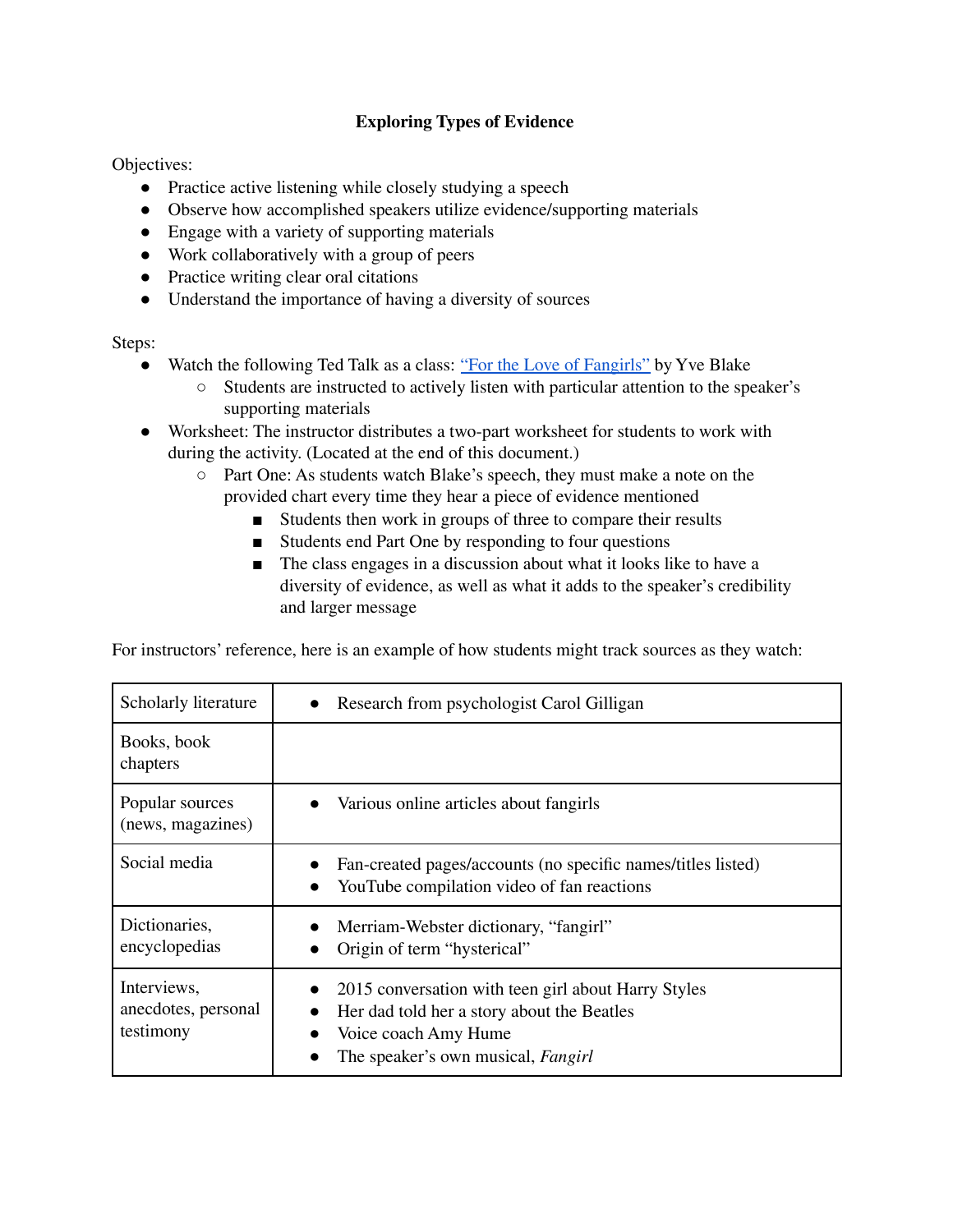- Part Two: Crafting clear citations
	- The instructor rewinds the video to the 7:05 mark and asks students to listen closely to a  $\sim$ 30-second excerpt of the speech where Blake mentions two sources but leaves out some important context
	- Students respond to the questions on the back of the worksheet
	- Students revise the excerpt (to the best of their ability with a brief Google search, considering they did not perform extensive research on Blake's topic) to make the discussion of these two sources more effective, explicit, and credible
	- Students share out their ideas for enhancing the excerpt

For instructors' reference, here is an example of a possible revision (with edits in red) that gives more context about the sources Blake used, giving both sources more authority and credibility:

> ○ "Then I meet Amy Hume. She's a voice coach with several years of experience as a voice and dialect expert. And she blows my mind. Because she tells me that the female voice between the ages of 11 and 13 is one of the most interesting things to study. Why? Because there's this research dating back to the 1980s, conducted by

Carol Gilligan, a psychologist and author of five books, that says that is the age

when girls begin to perform and alter their voices. For example, adding breath for

maturity, (Imitating vocal fry) or adding vocal fry for apathy."

Worksheet begins on next page.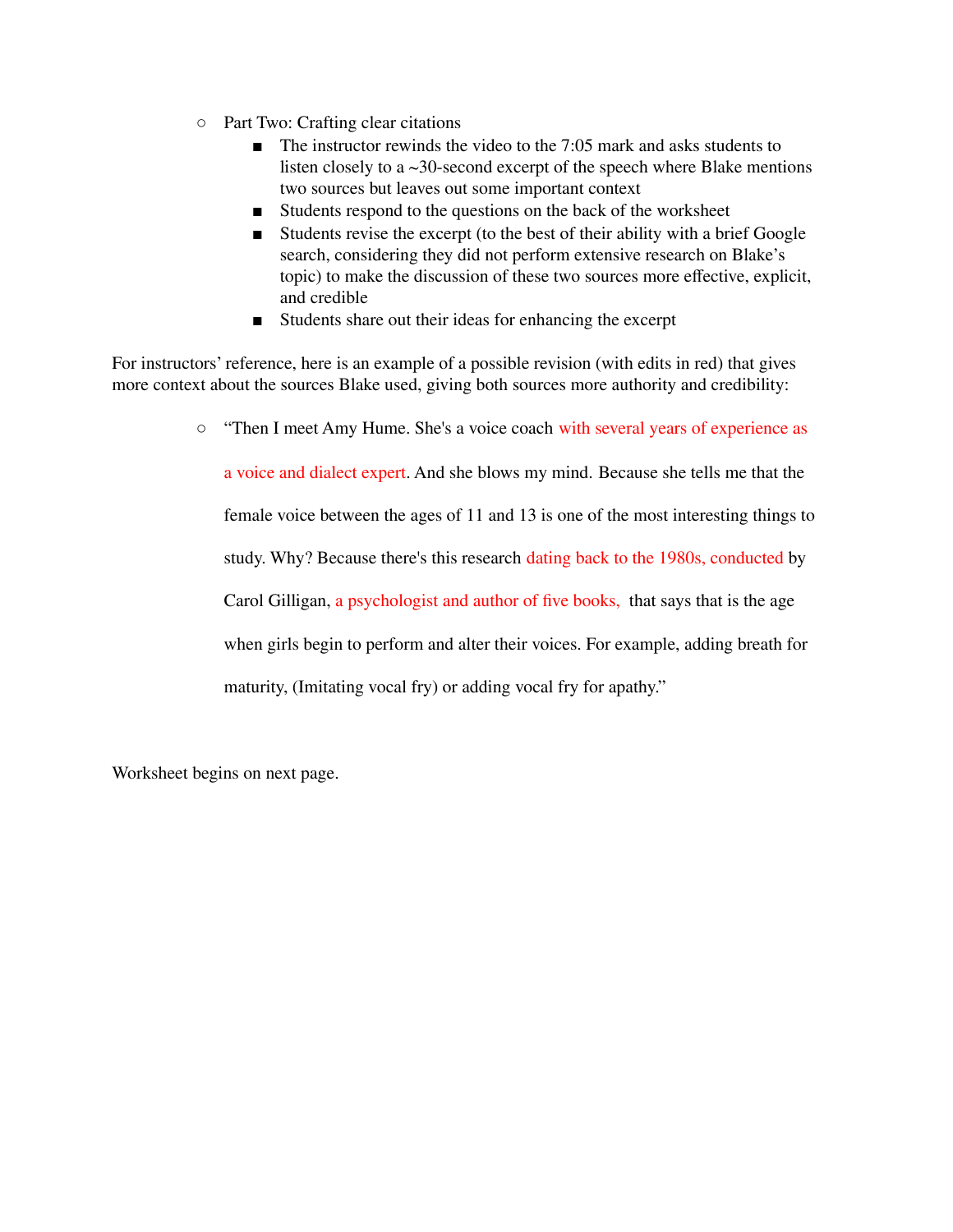## **Exploring Types of Evidence**

### *Part 1: Tracking Sources*

Use the chart below to track the supporting materials Yve Blake mentions in her speech. Write down any piece of evidence she includes, along with any relevant details she notes. For example, something like "*Teen Vogue* article from 2018" would go under "popular sources." This activity requires you to practice active listening throughout the speech so you can try to catch every piece of evidence she mentions.

| Scholarly literature                            |  |
|-------------------------------------------------|--|
| Books, book<br>chapters                         |  |
| Popular sources<br>(news, magazines)            |  |
| Social media                                    |  |
| Dictionaries,<br>encyclopedias                  |  |
| Interviews,<br>anecdotes,<br>personal testimony |  |
| Other types of<br>evidence                      |  |

After comparing your results with your group members, answer the following questions:

- 1. Were there any pieces of evidence you missed that your peers noticed?
- 2. Why is it important to have several different types of evidence in a speech? What does it add to the speech itself or to the speaker's credibility?
- 3. Which supporting materials were more effective than others in this speech? Why?
- 4. Is there a particular type of evidence that Blake didn't use that could have further enhanced the message of her speech? Explain.